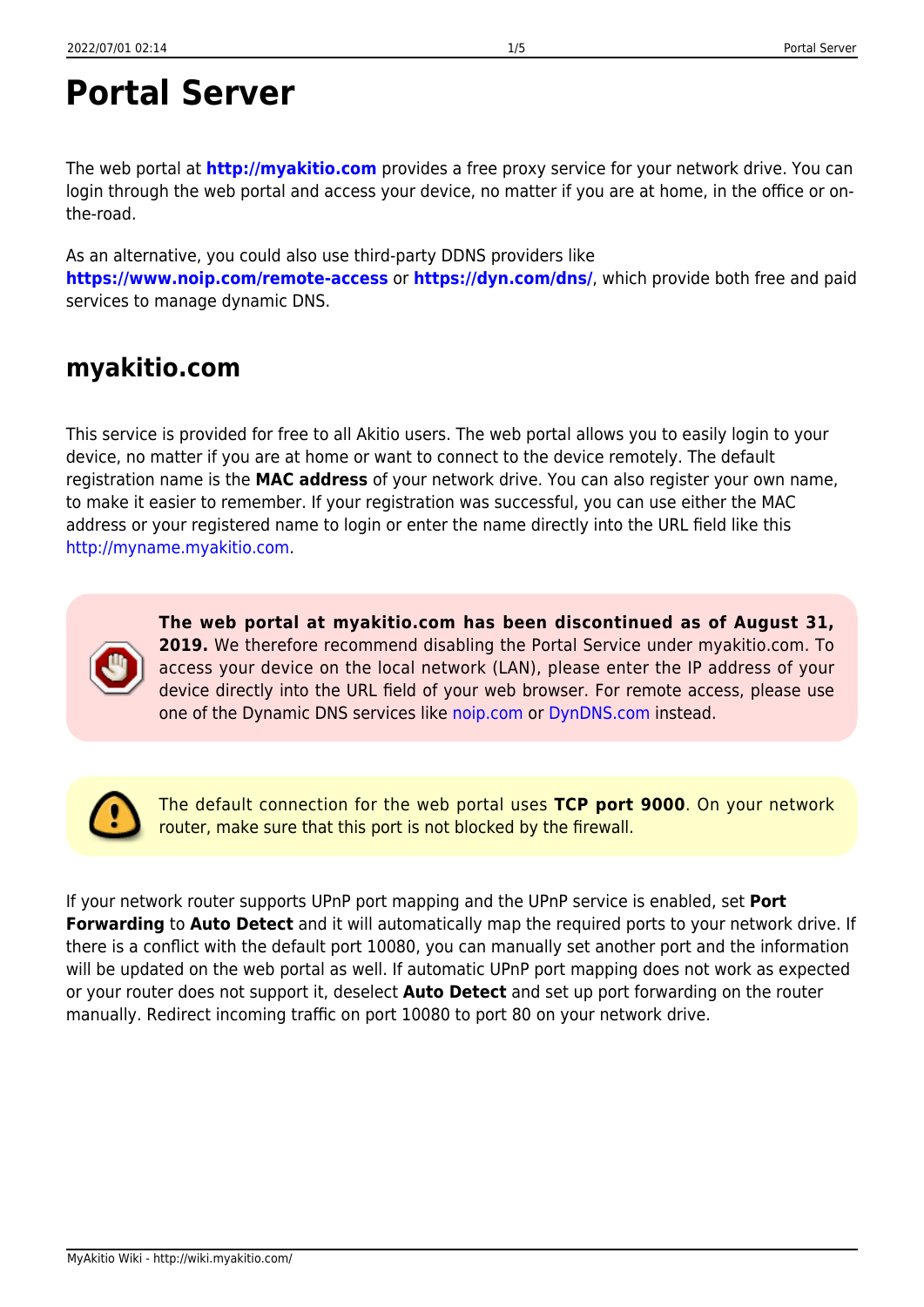| <b>Field</b>                           | <b>Description</b>                                                                                                                                                                                                                                                                                                                         |  |
|----------------------------------------|--------------------------------------------------------------------------------------------------------------------------------------------------------------------------------------------------------------------------------------------------------------------------------------------------------------------------------------------|--|
| <b>Enable Portal</b><br><b>Service</b> | Select the check-box to enable the portal service. The current state of the service<br>is displayed as "Service is stopped" or "Service is running". If this service is<br>disabled, the web portal at http://myakitio.com can no longer be used to login and<br>you will have to enter the correct IP address into the URL field instead. |  |
| <b>Domain</b>                          | Enter a new name for your device and click Register to register a name that is<br>easier to remember than the MAC address. All 26 English letters and dashes(-) are<br>allowed but the name cannot begin with a dash(-). The name is not case sensitive.<br>If the name is already taken, enter a new name and try to register it again.   |  |
| <b>Connection</b><br><b>Status</b>     | Shows the current status of the network connection from the device to the web<br>portal (e.g. Unconnected or Connected).                                                                                                                                                                                                                   |  |
| <b>Port Forwarding</b>                 | Enable Auto Detect if your network router supports UPnP, to automatically set<br>up port mapping. Disable Auto Detect if UPnP is not supported or not<br>compatible, in order to set up port forwarding manually.                                                                                                                          |  |
| <b>Mapping Port</b>                    | The port number that is used for port mapping. If you have connected more than<br>one MyCloud to the same network, make sure to select a different port number<br>for each unit.                                                                                                                                                           |  |
| <b>Mapping</b><br><b>Address</b>       | Shows the external IP address and port number that is used to access the device<br>remotely.                                                                                                                                                                                                                                               |  |



Your network drive is already registered under its MAC address and you can use the web portal as soon as you connect the device to the internet. You only need to register it again if you would like to create a name that is easier to remember.



If you change the registration name, you must logout and then login again with the new name.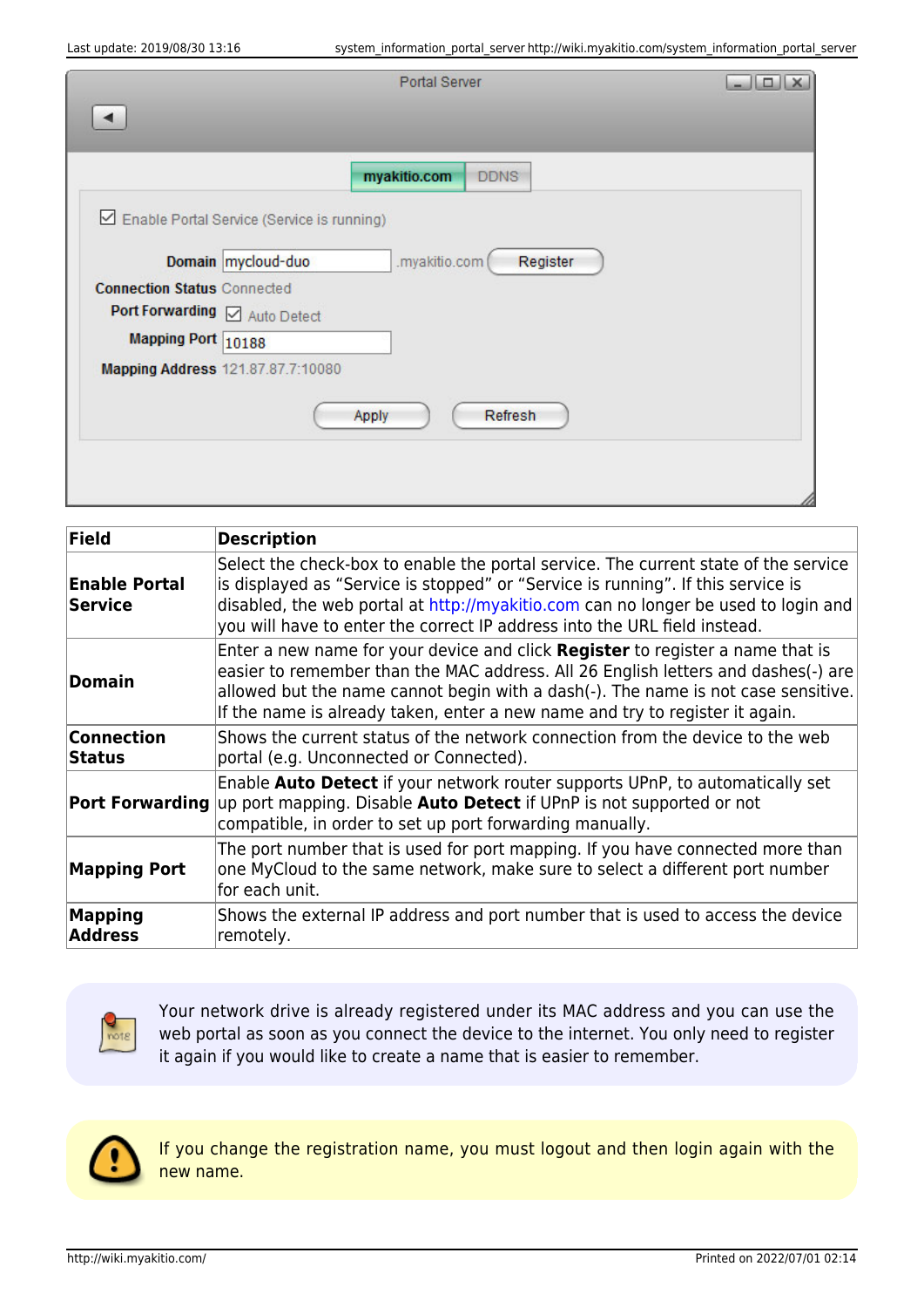## **Network Setup**

#### **Recommended Setup**

- 1. On your network router, if supported, make sure the UPnP service is enabled.
- 2. On your network drive, enable **Auto Detect**.
- 3. In most cases, this is already the default setup and you can login without having to change anything.

### **Alternative Setup**

- 1. If UPnP is not supported on your network router or the recommended setup does not work, set up port forwarding manually.
- 2. On your network router, if not needed, disable the UPnP service.
- 3. On your network drive, disable **Auto Detect**.
- 4. Note the port number under "Mapping Port" (e.g. 10080).
- 5. On your network router, setup port forwarding to allow incoming traffic on port 10080 (see previous step) and redirect it to port 80 on your network drive. See<http://portforward.com> if you don't know how to set up your router.

#### **Troubleshooting**

- 1. If automatic port mapping fails, set up port forwarding manually. Redirect incoming traffic on port 10080 to port 80 on your network drive.
- 2. If remote login fails and port forwarding was not successful, on your router, add the IP address of your network drive to the DMZ zone.
- 3. If there is a conflict with the default port 10080 or this port is blocked on the network you are trying to connect from, change it to another port number.
- 4. If you see that after the login, the URL still shows the device name or MAC address instead of the internal or external IP address, apply the settings for the portal server once more. If necessary, change the port number for the mapping port to another number.
- 5. If the "Connection Status" shows **Unconnected**, login to your network router and make sure that the TCP port 9000 is not blocked by the firewall.

## <span id="page-2-0"></span>**noip.com**

At no-ip, you can sign up for a free account to manage your dynamic DNS or you can choose from one of the enhanced and paid services to access your device remotely.

For more information, see <https://www.noip.com/remote-access>.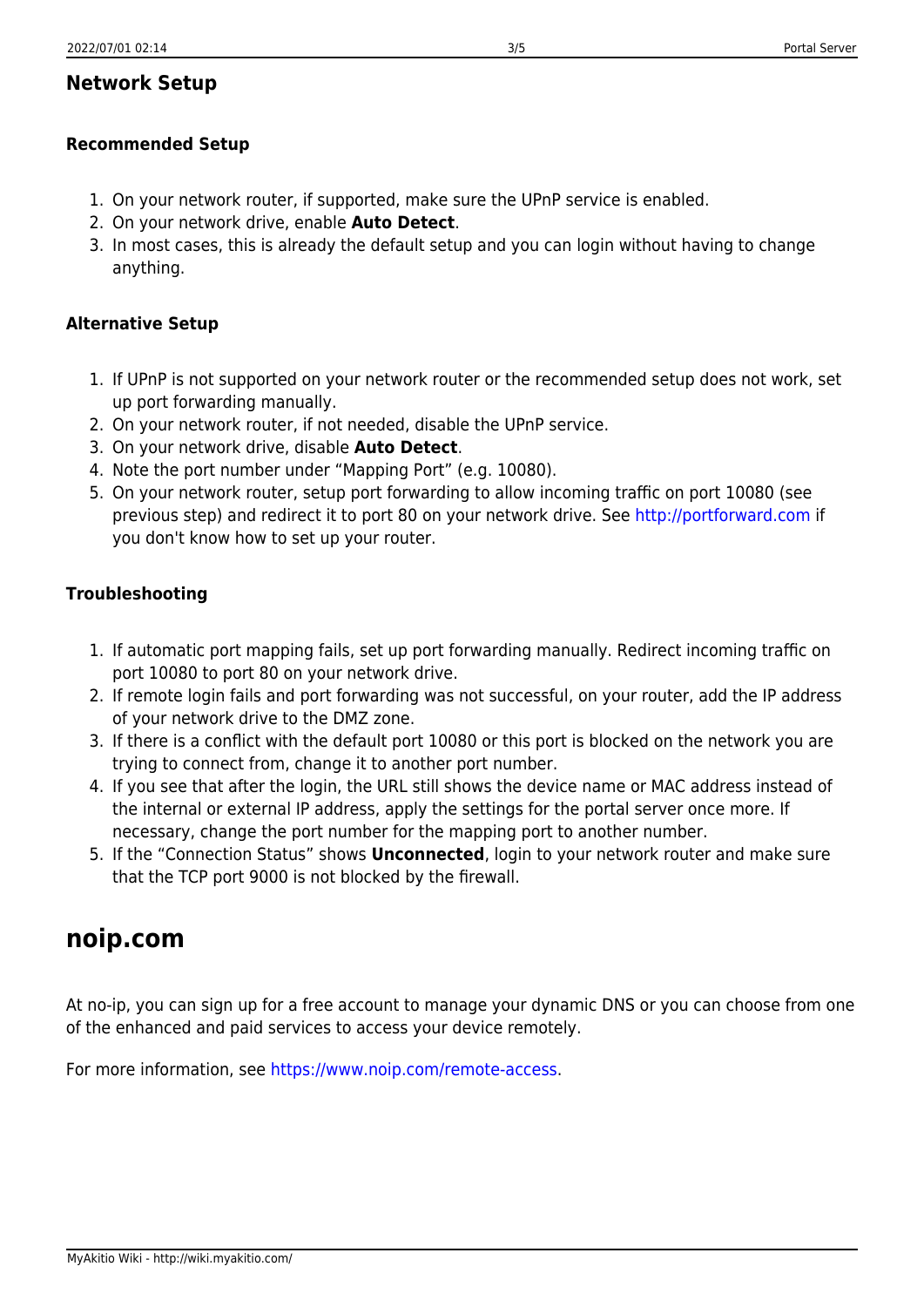|                                                  | Portal Server               | $\boxed{\phantom{1}}$ |
|--------------------------------------------------|-----------------------------|-----------------------|
| $\blacktriangleleft$                             |                             |                       |
|                                                  |                             |                       |
|                                                  | myakitio.com<br><b>DDNS</b> |                       |
| <b>PERSONAL PROPERTY AND INCOME.</b><br>Register | $\overline{\phantom{0}}$    |                       |
| noip.com<br><b>Host Name</b>                     |                             |                       |
| <b>Username</b>                                  | Separated by commas.        |                       |
|                                                  |                             |                       |
| Password                                         |                             |                       |
|                                                  |                             |                       |
|                                                  | Apply<br>Refresh            |                       |
|                                                  |                             |                       |
|                                                  |                             |                       |
|                                                  |                             |                       |
|                                                  |                             |                       |

| Field            | Description                                                                                |
|------------------|--------------------------------------------------------------------------------------------|
| Register         | Select noip.com from the drop-down list.                                                   |
| <b>Host Name</b> | Enter the host name that you have set up at noip.com.                                      |
|                  | <b>Username/Password</b> Enter the username and password of your DDNS account at noip.com. |
| <b>Apply</b>     | Click <b>Apply</b> to save your settings.                                                  |

For more detailed instructions about how to setup remote access with a free account at noip.com, please see [Support > How To Articles and Tutorials](http://wiki.myakitio.com/howto#how_to_remotely_access_the_device_without_using_the_web_portal_at_myakitiocom).

# <span id="page-3-0"></span>**DynDNS.com**

Dynamic DNS is a paid service that provides the capability for networked devices using the Internet Protocol Suite to notify a Domain Name System (DNS) name server to change, in real time, the active DNS configuration of its configured hostname, IP address or other information.

Fore more information, see <https://dyn.com/dns/>.